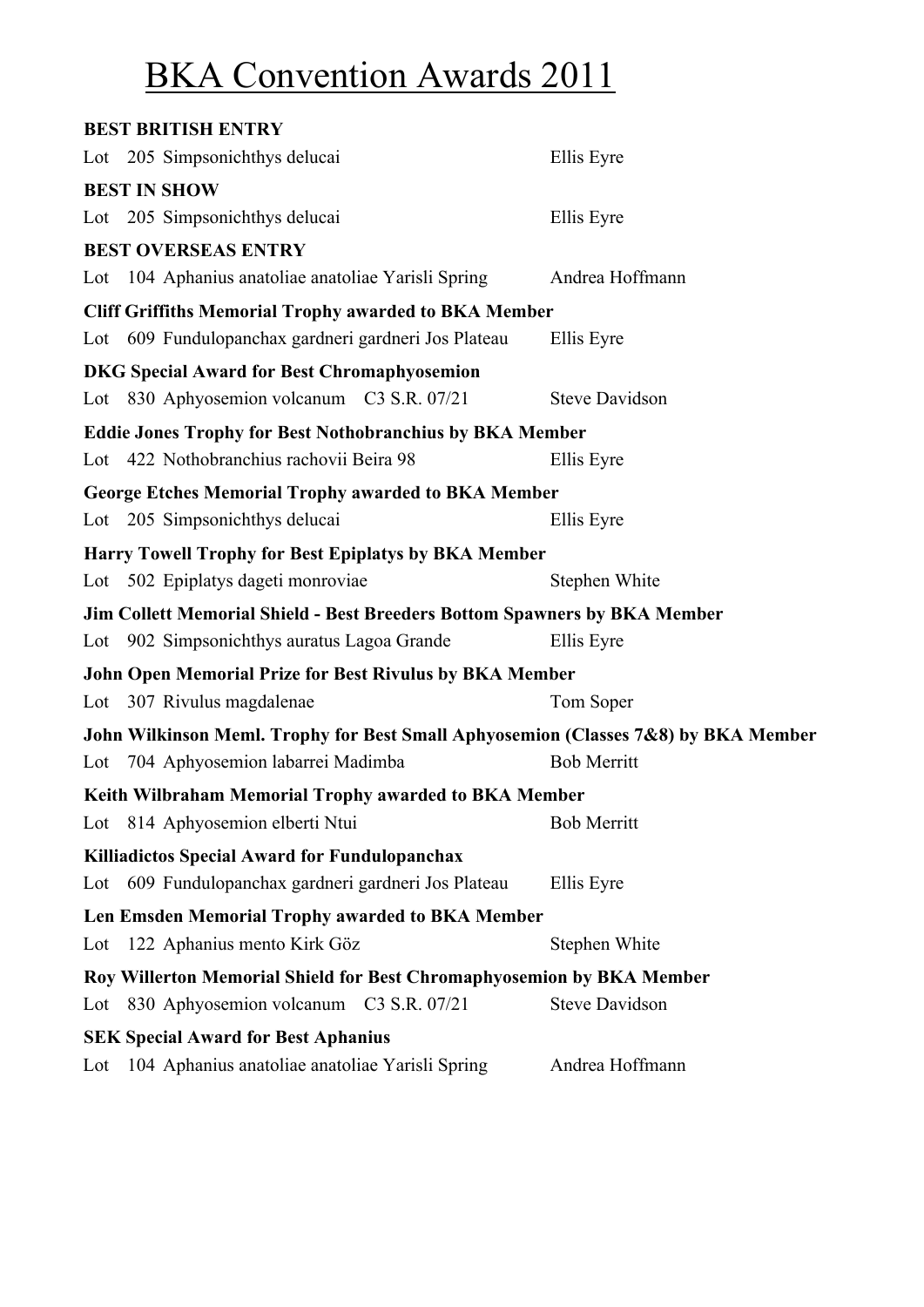### **Class 1 Aphanius, Valencia and "New World" Killifish not included elsewhere**

|     | Lot No. Genus/Species/Location/Code                    | <b>Exhibitor</b>           | Group      |              | Pts. Place Price |        |
|-----|--------------------------------------------------------|----------------------------|------------|--------------|------------------|--------|
| 101 | Aphanius dispar richardsoni 3 Females only             | Charles Zammit             | BKA        | $\bf{0}$     |                  | £4.00  |
| 102 | Aphanius mento Kirk Göz                                | Charles Zammit             | <b>BKA</b> | 7            |                  | £6.00  |
| 103 | Aphanius mento Kirk Göz                                | Charles Zammit             | <b>BKA</b> | 7            |                  | £4.00  |
| 104 | Aphanius anatoliae anatoliae Yarisli Spring TR-HS 2010 | Andrea Hoffmann            | <b>DKG</b> | 9            | 1st              | £11.00 |
| 105 | Aphanius anatoliae anatoliae Yarisli Spring TR-HS 2010 | Andrea Hoffmann            | <b>DKG</b> | 8            |                  | £10.00 |
| 106 | Aphanius iberus Alt Emporda ES                         | Andre Kahnt                | <b>DKG</b> | 7            |                  | £8.00  |
| 107 | Aphanius cf. isfahanensis Gavkhooni Wetlands IR        | Andre Kahnt                | <b>DKG</b> | 9            | 2nd              | £17.00 |
| 108 | Aphanius cf. isfahanensis Gavkhooni Wetlands IR        | Andre Kahnt                | <b>DKG</b> | 8            |                  | £15.00 |
| 109 | Aphanius vladykovi Gandoman IR                         | Andre Kahnt                | <b>DKG</b> | 7            |                  | £4.00  |
| 110 | Aphanius anatoliae anatoliae Yarisli Spring TR-HS 2010 | Michael Schneider          | <b>DKG</b> | 8            |                  | £4.00  |
| 111 | Aphanius anatoliae sureyanus Burdur Gölü TR-HS 2009    | Michael Schneider          | <b>DKG</b> | 7            |                  | £4.00  |
| 112 | Aphanius iberus Ampuriabrava ES-K 2002                 | Heiko Karst                | <b>DKG</b> | 7            |                  | £8.00  |
| 113 | Aphanius vladykovi Boldaji IR                          | Heiko Karst                | <b>DKG</b> | 9            | 3rd              | £10.00 |
| 114 | Aphanius danfordii Soysalli TR-N 1986                  | Heiko Karst                | <b>DKG</b> | 8            |                  | £9.50  |
| 115 | Aphanius isfahanensis Ezhyeh, Zayandeh Rud IR-R 2008   | Heiko Karst                | <b>DKG</b> | 8            |                  | £9.50  |
| 116 | Lucania parva Black Point Wildlife Drive US/FL-KM 2002 | Heiko Karst                | <b>DKG</b> | 8            |                  | £4.00  |
| 121 | Jordanella floridae                                    | Maidenhead Aquatics        | <b>BKA</b> | 8            |                  | £5.00  |
| 122 | Aphanius mento Kirk Göz                                | Stephen White              | <b>BKA</b> | 8            |                  | £4.00  |
| 123 | Aphanius mento Zengen Turkey MALE ONLY                 | Len Burton                 | <b>BKA</b> | $\mathbf{0}$ |                  | £2.00  |
| 126 | Aphanius anatoliae anatoliae Yarisli Spring TR-HS 2010 | Michael Schneider          | <b>DKG</b> | 7            |                  | £4.00  |
| 127 | Aphanius anatoliae anatoliae                           | Christopher Cheswright BKA |            | 8            |                  | £7.00  |
| 128 | Aphanius dispar dispar Jebel Akhdar Oman               | Christopher Cheswright BKA |            | 7            |                  | £4.00  |
| 129 | Aphanius dispar dispar Jebel Akhdar Oman               | Christopher Cheswright BKA |            | 7            |                  | £4.00  |

## **Class 2 South American Annual Killifish**

|     | Lot No. Genus/Species/Location/Code               | <b>Exhibitor</b> | Group      |   | Pts. Place Price |        |
|-----|---------------------------------------------------|------------------|------------|---|------------------|--------|
| 201 | Simpsonichthys brunoi Vila Boa NPCE 08/09         | Mike Packwood    | <b>BKA</b> |   |                  | £4.00  |
| 202 | Simpsonichthys myersi                             | Mike Packwood    | <b>BKA</b> |   |                  | £11.00 |
| 203 | Simpsonichthys auratus Lagoa Grande               | Ellis Eyre       | <b>BKA</b> | 8 |                  | £14.00 |
| 204 | Simpsonichthys santanae Ribeirao de Santana NP-07 | Ellis Eyre       | <b>BKA</b> | 9 | 2nd              | £12.00 |
| 205 | Simpsonichthys delucai                            | Ellis Eyre       | <b>BKA</b> | 9 | 1st              | £11.00 |
| 206 | Nematolebias papilliferus                         | Stephen White    | BKA        |   |                  | £4.00  |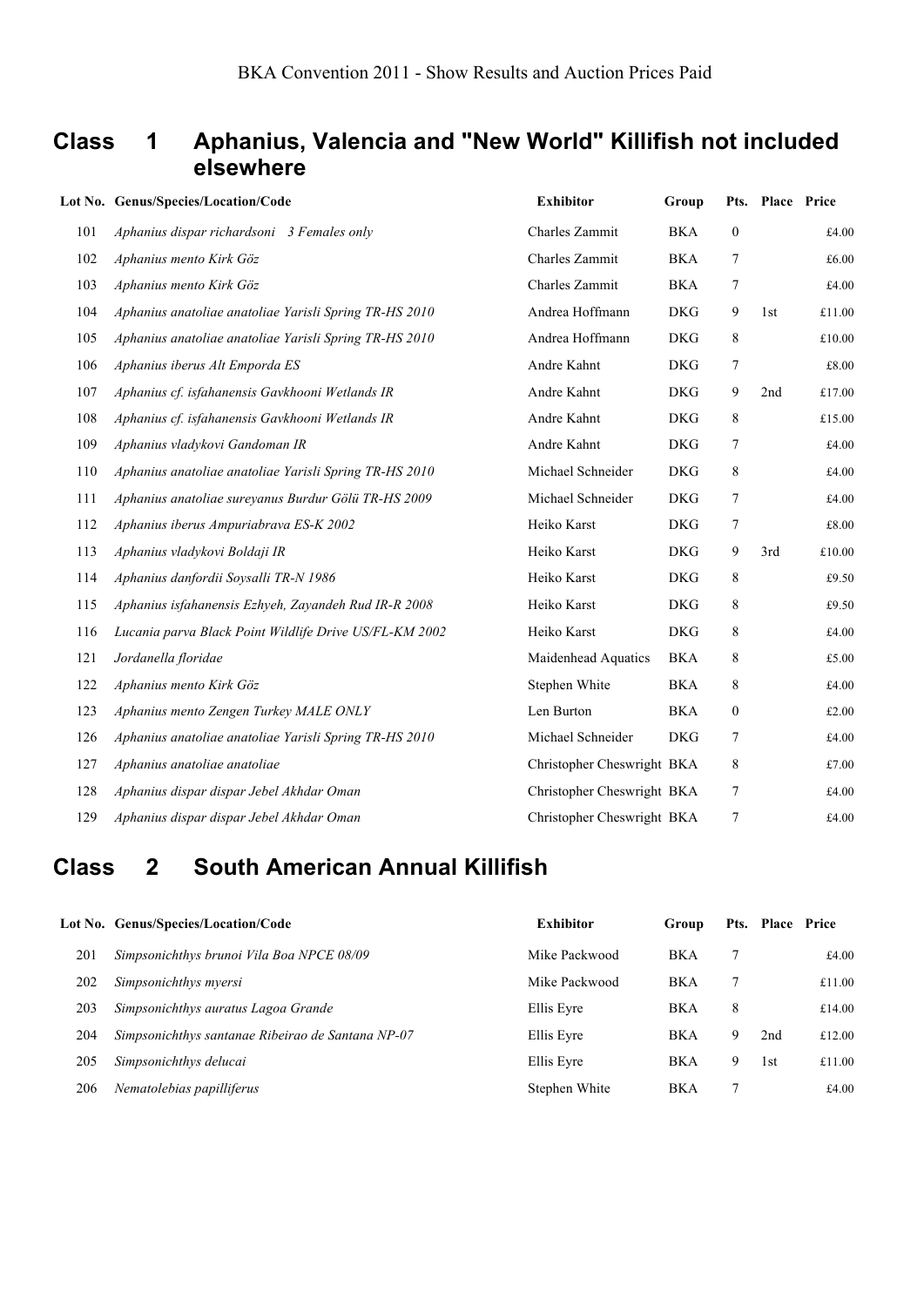#### BKA Convention 2011 - Show Results and Auction Prices Paid

| 207 | Simpsonichthys punctulatus Goias NP 03/07         | Stephen White    | <b>BKA</b> |   |     | £4.00  |
|-----|---------------------------------------------------|------------------|------------|---|-----|--------|
| 208 | Austrofundulus guajira Blue Morph                 | Richard Cox      | <b>BKA</b> | 8 |     | £4.00  |
| 209 | Austrofundulus guajira Blue Morph                 | Richard Cox      | <b>BKA</b> | 8 |     | £4.00  |
| 210 | Austrofundulus guajira Blue Morph                 | Richard Cox      | <b>BKA</b> | 7 |     | £4.00  |
| 211 | Simpsonichthys punctulatus Goias NP 2007          | Hubert Wischmann | <b>DKG</b> | 7 |     | £4.00  |
| 212 | Simpsonichthys santanae Ribeirao de Santana NP/07 | Trevor Wood      | <b>BKA</b> | 8 |     | £4.00  |
| 213 | Nematolebias papilliferus Inoa                    | Tom Soper        | <b>BKA</b> | 8 |     | £4.00  |
| 214 | Austrolebias alexandri Franquia                   | Roger Shiner     | <b>BKA</b> | 8 |     | £11.00 |
| 215 | Austrolebias nigripinnis Villa Soriano            | Roger Shiner     | <b>BKA</b> | 9 | 3rd | £4.00  |

# **Class 3 Rivulus and Kryptolebias**

|     | Lot No. Genus/Species/Location/Code         | <b>Exhibitor</b> | Group      |   | Pts. Place Price |        |
|-----|---------------------------------------------|------------------|------------|---|------------------|--------|
| 303 | Rivulus sp. Columbia 09-28                  | Wim Suijker      | KFN        | 8 | 3rd              | £60.00 |
| 304 | Rivulus waimacui Guy 02-04                  | Wim Suijker      | KFN        |   | 2nd              | £4.00  |
| 305 | Rivulus rubrolineatus Leticcea 2009         | Ellis Eyre       | <b>BKA</b> | 8 |                  | £5.00  |
| 306 | Rivulus agilae Mathouri le Mirande GP 05/02 | Pedro Castelo    | <b>APK</b> | 8 |                  | £11.00 |
| 307 | Rivulus magdalenae                          | Tom Soper        | <b>BKA</b> |   | 1st              | £9.00  |
| 308 | Rivulus xiphidius Crique Boulanger          | Tom Soper        | <b>BKA</b> | 8 |                  | £20.00 |

# **Class 4 Nothobranchius, Fundulosoma and Pronothobranchius**

|     | Lot No. Genus/Species/Location/Code                           | <b>Exhibitor</b> | Group      |              | Pts. Place Price |        |
|-----|---------------------------------------------------------------|------------------|------------|--------------|------------------|--------|
| 401 | Nothobranchius guentheri Red                                  | Mike Packwood    | BKA        | 7            |                  | £4.00  |
| 402 | Nothobranchius melanospilus Lukwale River TZHK 09-3           | Tom ver Ecke     | <b>BKV</b> | 7            |                  | £4.00  |
| 403 | Nothobranchius kilomberoensis Ifakara TAN95-4                 | Tom ver Ecke     | <b>BKV</b> | 7            |                  | £4.00  |
| 404 | Nothobranchius nubaensis Maadi Mulaha SUD 06-3                | Tom ver Ecke     | <b>BKV</b> | 8            |                  | £12.00 |
| 405 | Nothobranchius kafuensis Lukwanga Swamp ZAM08-2 Fem. Only     | Tom ver Ecke     | <b>BKV</b> | $\mathbf{0}$ |                  | £0.00  |
| 406 | Nothobranchius rubroreticulatus Zakouma National Park TD 05-2 | Tom ver Ecke     | <b>BKV</b> | $\tau$       |                  | £4.00  |
| 407 | Nothobranchius oesterguaardi Mweru Wantipa ZAM 10-4           | Tom ver Ecke     | <b>BKV</b> | $\tau$       |                  | £4.00  |
| 408 | Nothobranchius luekei Mbezi River TZHK 09-4                   | Tom ver Ecke     | BKV        | 7            |                  | £4.00  |
| 409 | Nothobranchius makondorum Melela River MOZ 04-11              | Tom ver Ecke     | <b>BKV</b> | 8            |                  | £4.00  |
| 410 | Nothobranchius steinforti Kimamba TZ 76-4                     | Tom ver Ecke     | <b>BKV</b> | 7            |                  | £4.00  |
| 411 | Nothobranchius fuscotaeniatus<br>TZ97-57                      | Tom ver Ecke     | <b>BKV</b> | 8            |                  | £6.00  |
| 412 | Nothobranchius pienaari Panda MZCS08-81 Female Only           | Tom ver Ecke     | <b>BKV</b> | $\mathbf{0}$ |                  | £0.00  |
| 413 | Nothobranchius korthausae Yellow                              | Charles Zammit   | BKA        | 8            |                  | £4.00  |
| 414 | Nothobranchius ruudwildekampi MALE ONLY                       | Charles Zammit   | <b>BKA</b> | $\mathbf{0}$ |                  | £0.50  |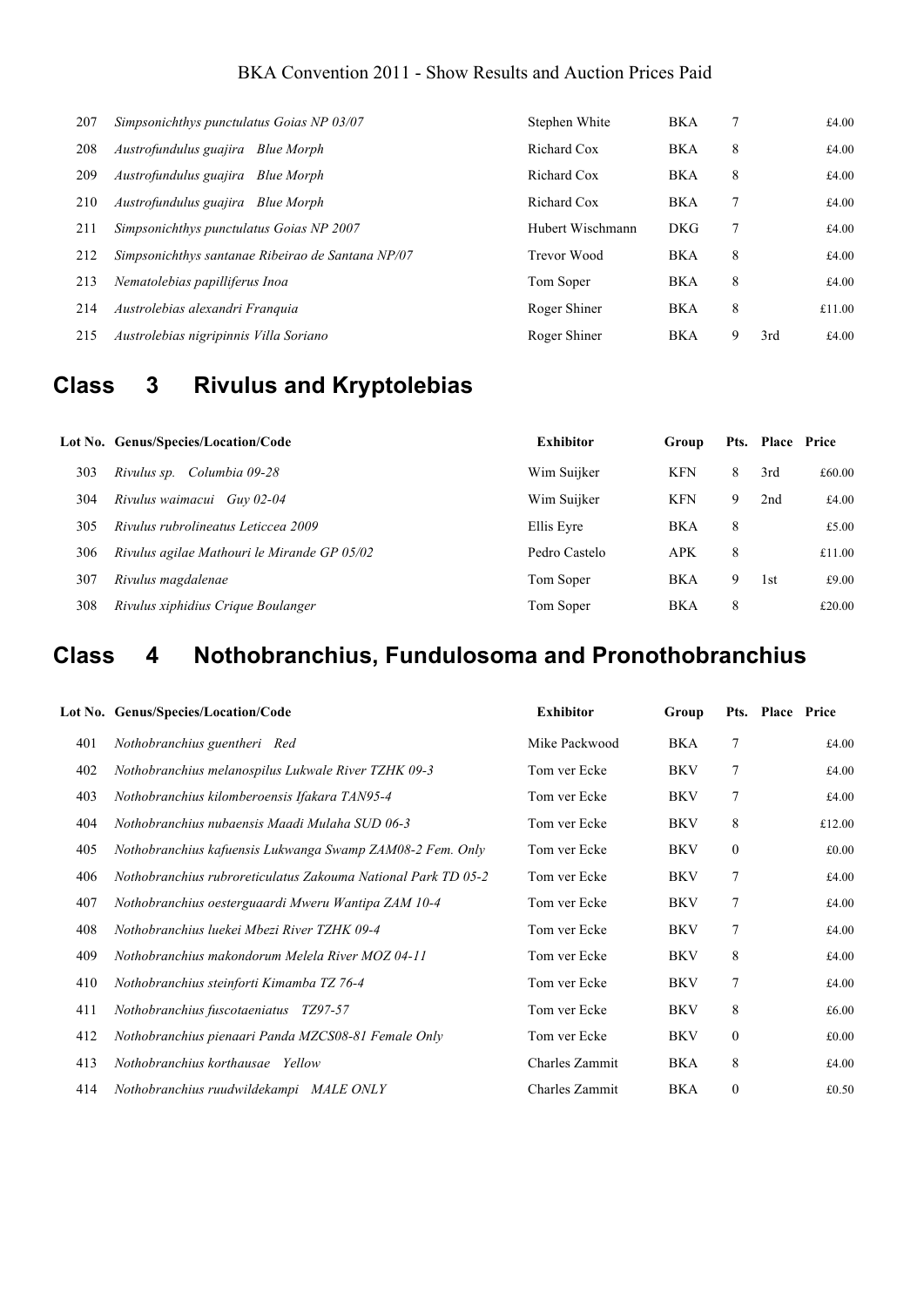#### BKA Convention 2011 - Show Results and Auction Prices Paid

| 415 | Nothobranchius flammicomantis                               | Charles Zammit   | <b>BKA</b> | 8            |     | £4.00  |
|-----|-------------------------------------------------------------|------------------|------------|--------------|-----|--------|
| 416 | Nothobranchius guentheri Red                                | Charles Zammit   | <b>BKA</b> | 9            | 2nd | £4.00  |
| 417 | Nothobranchius hassoni Bukeya DRCH 08-10                    | Ellis Eyre       | <b>BKA</b> | 8            |     | £17.00 |
| 418 | Fundulosoma thierryi Ada                                    | Hubert Wischmann | <b>DKG</b> | 8            |     | £10.00 |
| 419 | Nothobranchius rachovii                                     | Hubert Wischmann | <b>DKG</b> | 7            |     | £4.00  |
| 420 | Nothobranchius seegersi Mkola TZ 08-12                      | Frenk Brouwer    | <b>KFN</b> | 8            |     | £4.00  |
| 421 | Nothobranchius kilomberoensis Minepa TAN 00-14              | Michael Faint    | <b>BKA</b> | 8            |     | £4.00  |
| 422 | Nothobranchius rachovii Beira 98                            | Ellis Eyre       | <b>BKA</b> | 9            | 1st | £11.00 |
| 423 | Nothobranchius korthausae Red Mafia Island TZN 08/04        | Kevin Schofield  | <b>BKA</b> | 9            | 3rd | £4.00  |
| 424 | Nothobranchius kilomberoensis<br>TAN 95/4                   | Kevin Schofield  | <b>BKA</b> | 8            |     | £4.00  |
| 425 | Nothobranchius ruudwildekampi Mbezi River TZN09/8 Male Only | Kevin Schofield  | <b>BKA</b> | $\mathbf{0}$ |     | £1.00  |

## **Class 5 Epiplatys, Aplocheilus, Lampeyes and "Old World" Killifish not in other classes**

|     | Lot No. Genus/Species/Location/Code | <b>Exhibitor</b>           | Group      |   | Pts. Place Price |        |
|-----|-------------------------------------|----------------------------|------------|---|------------------|--------|
| 501 | Epiplatys lamottei Koule GRC 90/178 | Heiko Karst                | DKG        | 9 | 1st              | £7.00  |
| 502 | Epiplatys dageti monroviae          | Stephen White              | <b>BKA</b> | 9 | 2nd              | £4.00  |
| 503 | Epiplatys lamottei Koule GRC 90/178 | Len Burton                 | <b>BKA</b> | 8 |                  | £12.00 |
| 504 | Pseudepiplatys annulatus            | Hubert Wischmann           | <b>DKG</b> | 8 |                  | £7.50  |
| 505 | Aplocheilus blockii Alappuzha F1    | Ove Bangsmark              | <b>SKS</b> | 8 |                  | £36.00 |
| 506 | Aplocheilus lineatus                | Michael Faint              | BKA        | 9 | 3rd              | £4.00  |
| 507 | Pachypanchax sakaramyi              | Pedro Castelo              | <b>APK</b> |   |                  | £4.00  |
| 508 | Pachypanchax arnoulti               | Christopher Cheswright BKA |            | 8 |                  | £4.00  |

# **Class 6 Fundulopanchax, Raddaella and Callopanchax**

|     | Lot No. Genus/Species/Location/Code          | <b>Exhibitor</b>      | Group      |              | Pts. Place Price |       |
|-----|----------------------------------------------|-----------------------|------------|--------------|------------------|-------|
| 601 | Fundulopanchax gardneri gardneri Lafia       | Mike Packwood         | <b>BKA</b> | 9            | 3rd              | £3.00 |
| 602 | Fundulopanchax gardneri gardneri Nsukka      | Anita Persson         | <b>SKS</b> | 8            |                  | £3.00 |
| 603 | Fundulopanchax gardneri gardneri Uke 2008    | Anita Persson         | <b>SKS</b> | 7            |                  | £3.00 |
| 609 | Fundulopanchax gardneri gardneri Jos Plateau | Ellis Eyre            | BKA        | 9            | 1st              | £6.00 |
| 610 | Fundulopanchax oeseri                        | Stephen White         | <b>BKA</b> | 9            | 2nd              | £4.00 |
| 611 | Fundulopanchax gardneri gardneri Jos Plateau | <b>Bob Merritt</b>    | <b>BKA</b> | 8            |                  | £7.00 |
| 612 | Fundulopanchax scheeli MALE ONLY             | Len Burton            | <b>BKA</b> | $\mathbf{0}$ |                  | £2.50 |
| 613 | Fundulopanchax sjoestedti                    | Len Burton            | <b>BKA</b> | 8            |                  | £8.50 |
| 614 | Fundulopanchax gardneri gardneri Gold        | Dave Brooks           | <b>BKA</b> | 7            |                  | £3.00 |
| 615 | Fundulopanchax gresensi Dalue N'tale         | <b>Steve Davidson</b> | <b>BKA</b> |              |                  | £4.00 |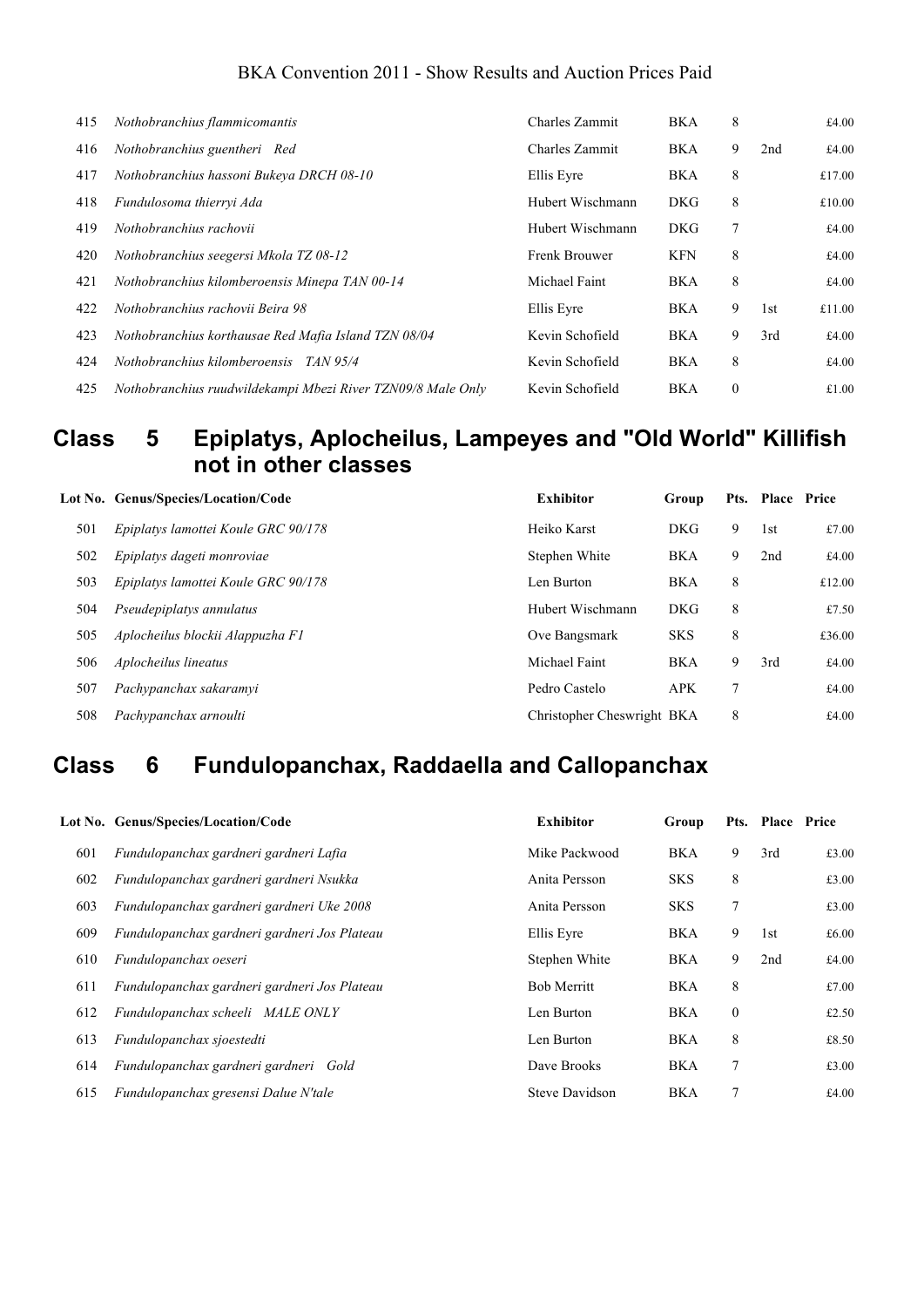```
616 Fundulopanchax marmoratus Mbongé Steve Davidson BKA 7 £4.00
```
# **Class 7 Mesoaphyosemion - except the Calliurum group**

|     | Lot No. Genus/Species/Location/Code      | <b>Exhibitor</b>            | Group      |              | Pts. Place Price |        |
|-----|------------------------------------------|-----------------------------|------------|--------------|------------------|--------|
| 701 | Aphyosemion pyrophore RPC 1978/18        | Mike Packwood               | <b>BKA</b> | 9            | 2nd              | £4.00  |
| 702 | Aphyosemion aureum Boudanguila GEB 94-9  | <b>Bob Merritt</b>          | <b>BKA</b> | 8            |                  | £5.00  |
| 703 | Aphyosemion exigoideum Mandilou GEM 05-6 | <b>Bob Merritt</b>          | <b>BKA</b> | 7            |                  | £6.50  |
| 704 | Aphyosemion labarrei Madimba             | <b>Bob Merritt</b>          | BKA        | 9            | 1st              | £11.00 |
| 705 | Aphyosemion ocellatum Sika Sika GJS 00-5 | <b>Bob Merritt</b>          | BKA        | 8            |                  | £6.00  |
| 706 | Aphyosemion ogoense GHP 80-24            | <b>Bob Merritt</b>          | <b>BKA</b> | 8            |                  | £4.00  |
| 707 | Aphyosemion tirbaki BSWG 97-8            | <b>Bob Merritt</b>          | BKA        | 9            | 3rd              | £4.00  |
| 708 | Aphyosemion mimbon BBS 99/22 MALE ONLY   | Len Burton                  | BKA        | $\mathbf{0}$ |                  | £1.00  |
| 709 | Aphyosemion gabunense                    | Hubert Wischmann            | <b>DKG</b> | 7            |                  | £4.00  |
| 710 | Aphyosemion striatum                     | Jean Pol Vandersmissen AKFB |            | 8            |                  | £4.00  |

### **Class 8 Aphyosemion and other West African Killifish not in other classes**

|     | Lot No. Genus/Species/Location/Code                 | <b>Exhibitor</b>   | Group      |                  | Pts. Place Price |               |
|-----|-----------------------------------------------------|--------------------|------------|------------------|------------------|---------------|
| 801 | Aphyosemion bualanum Ntui                           | Mike Packwood      | <b>BKA</b> | 8                |                  | £12.00        |
| 802 | Aphyosemion ahli Batanga CGI 08-1                   | Anita Persson      | <b>SKS</b> | 7                |                  | £4.00         |
| 803 | Aphyosemion campomaanense ABK 07-181 Female Only    | Anita Persson      | <b>SKS</b> | $\boldsymbol{0}$ |                  | £0.00         |
| 804 | Aphyosemion australe Gold FEMALE ONLY               | Charles Zammit     | <b>BKA</b> | $\boldsymbol{0}$ |                  | £1.00         |
| 806 | Aphyosemion (chrom.) omega West Cellucam ADK 09-300 | Wim Suijker        | <b>KFN</b> | 9                |                  | £4.00         |
| 807 | Aphyosemion loennbergii JUC-08                      | Wim Suijker        | <b>KFN</b> | 6                |                  | £4.00         |
| 808 | Aphyosemion volcanum Miles 4 JUC 05                 | Wim Suijker        | <b>KFN</b> | 8                |                  | £4.00         |
| 809 | Aphyosemion australe Chocolate                      | Stephen White      | <b>BKA</b> | 8                |                  | £4.00         |
| 810 | Aphyosemion australe Orange Spotless                | Stephen White      | <b>BKA</b> | 7                |                  | £4.00         |
| 811 | Aphyosemion bitaeniatum Lagos                       | Stephen White      | <b>BKA</b> | 8                |                  | £4.00         |
| 812 | Aphyosemion bivittatum Fungé C1 98                  | Stephen White      | <b>BKA</b> | 9                | 3rd              | $\pounds8.00$ |
| 813 | Aphyosemion congicum Kenge Z82-17                   | <b>Bob Merritt</b> | <b>BKA</b> | 7                |                  | £4.00         |
| 814 | Aphyosemion elberti Ntui                            | <b>Bob Merritt</b> | BKA        | 8                |                  | £4.00         |
| 815 | Aphyosemion fulgens LEC 93-7                        | <b>Bob Merritt</b> | <b>BKA</b> | 9                | 2nd              | £25.00        |
| 816 | Aphyosemion kekemense                               | <b>Bob Merritt</b> | <b>BKA</b> | 8                |                  | £4.00         |
| 817 | Aphyosemion lamberti BBA GAB 90-1                   | <b>Bob Merritt</b> | <b>BKA</b> | 7                |                  | £7.00         |
| 818 | Aphyosemion poliaki Mile29 HLM99/15                 | Len Burton         | <b>BKA</b> | 7                |                  | £4.00         |
| 819 | Aphyosemion calliurum Akampka Rim                   | Len Burton         | <b>BKA</b> | 7                |                  | £4.00         |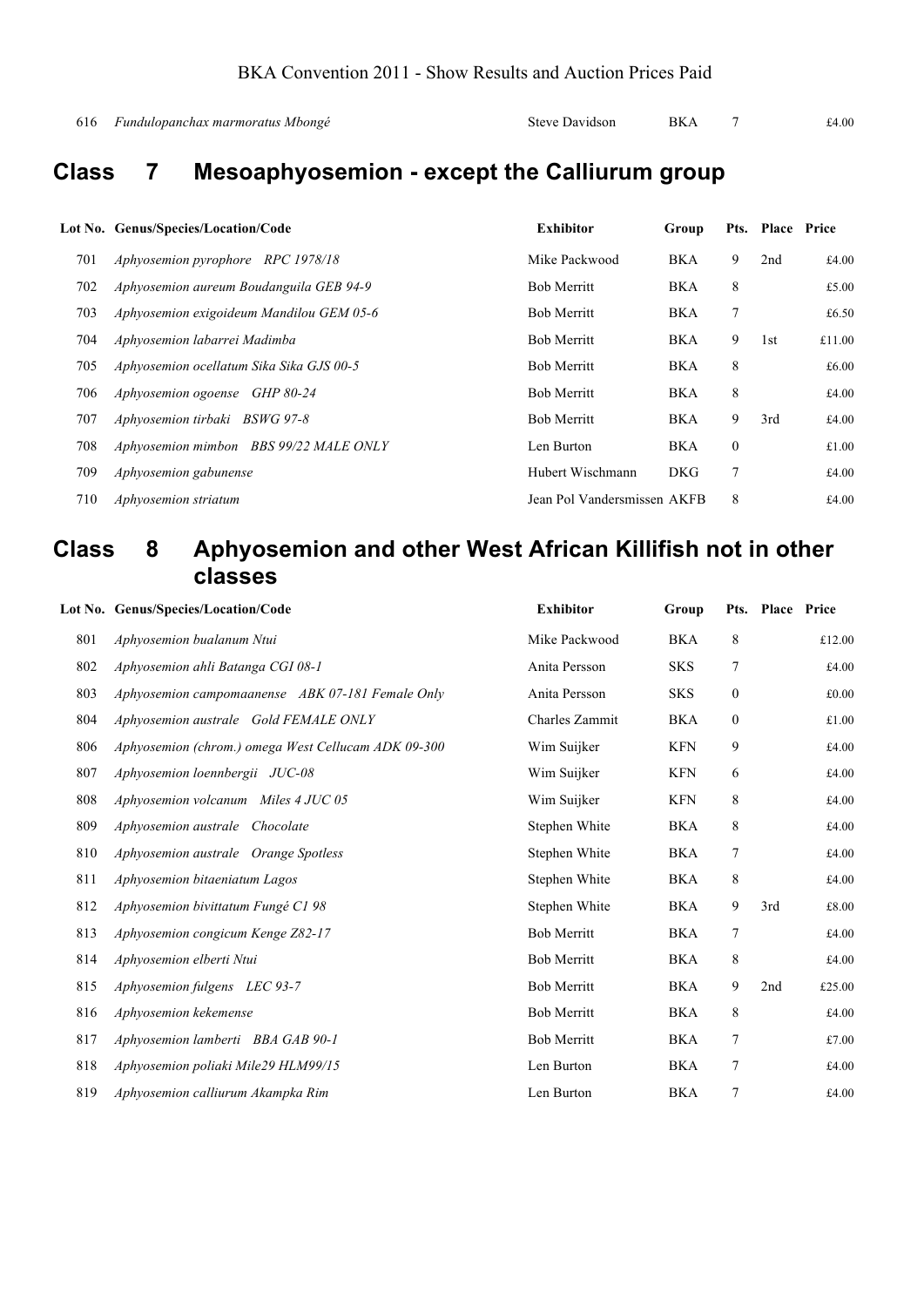#### BKA Convention 2011 - Show Results and Auction Prices Paid

| 820 | Archiaphyosemion guineense GF 06/11                  | Martin Truckenbrodt         | <b>DKG</b> | 7 |     | £4.00 |
|-----|------------------------------------------------------|-----------------------------|------------|---|-----|-------|
| 821 | Aphyosemion boehmi                                   | Hubert Wischmann            | <b>DKG</b> | 7 |     | £4.00 |
| 822 | Scriptaphyosemion guignardi Banfora                  | Ove Bangsmark               | <b>SKS</b> | 8 |     | £8.50 |
| 823 | Scriptaphyosemion bertholdi Victoria SL93-51         | Ove Bangsmark               | <b>SKS</b> | 7 |     | £8.00 |
| 824 | Aphyosemion bivittatum Fungé ABC 05-12               | Jean Pol Vandersmissen AKFB |            | 8 |     | £6.00 |
| 825 | Aphyosemion bitaeniatum Ijebu-Odé                    | Pedro Castelo               | APK.       | 7 |     | £7.00 |
| 826 | Aphyosemion calliurum Nigeria                        | Dave Brooks                 | BKA        | 6 |     | £3.50 |
| 827 | Aphyosemion loennbergii KM20 JVC 05                  | W H Drake                   | BKA        | 7 |     | £3.50 |
| 828 | Aphyosemion bitaeniatum Ijebu-Odé                    | W H Drake                   | BKA        | 8 |     | £5.50 |
| 829 | Aphyosemion riggenbachi N'dokama                     | <b>Steve Davidson</b>       | BKA        | 7 |     | £4.00 |
| 830 | Aphyosemion volcanum C3 S.R. 07/21                   | <b>Steve Davidson</b>       | BKA        | 9 | 1st | £5.00 |
| 831 | Aphyosemion splendopleure Tiko Big Ikanga Camp       | <b>Steve Davidson</b>       | BKA        | 6 |     | £4.00 |
| 832 | Aphyosemion rectogoense $G.E.B. 90/27$               | <b>Steve Davidson</b>       | BKA        | 6 |     | £4.00 |
| 833 | Aphyosemion (Chrom.) ecucuense (RioMuni) GEMC 2006/7 | Tom Soper                   | BKA        | 6 |     | £4.00 |

# **Class 9 Breeders - Bottom Spawners**

|     | Lot No. Genus/Species/Location/Code      | <b>Exhibitor</b> | Group      |   | Pts. Place Price |        |
|-----|------------------------------------------|------------------|------------|---|------------------|--------|
| 901 | Nothobranchius hassoni Bukeya DRCH 08-10 | Ellis Eyre       | <b>BKA</b> | 8 | 3rd              | £14.00 |
| 902 | Simpsonichthys auratus Lagoa Grande      | Ellis Eyre       | <b>BKA</b> |   | 1st              | £25.00 |
| 903 | Nothobranchius rachovii Beira 98         | Ellis Eyre       | <b>BKA</b> |   | 2nd              | £14.00 |

# **Class 10 Breeders - Top Spawners**

|      | Lot No. Genus/Species/Location/Code      | <b>Exhibitor</b>    | Group      | Pts. | <b>Place Price</b> |        |
|------|------------------------------------------|---------------------|------------|------|--------------------|--------|
| 1001 | Aphyosemion riggenbachi ABC 05-19        | Anita Persson       | <b>SKS</b> | 8    |                    | £7.50  |
| 1003 | Aphanius villwocki Ahiler TR             | Michael Schneider   | <b>DKG</b> | 7    |                    | £12.00 |
| 1004 | Aphanius baeticus Lebrija ES-K 2006      | Heiko Karst         | <b>DKG</b> | 8    |                    | £5.00  |
| 1005 | Aphanius sophiae Persepolis IR           | Heiko Karst         | <b>DKG</b> | 8    |                    | £13.00 |
| 1006 | Valencia letourneuxi Korfu GR-K 1994     | Heiko Karst         | <b>DKG</b> | 7    |                    | £43.00 |
| 1007 | Poropanchax normani                      | Maidenhead Aquatics | BKA        | 8    |                    | £2.00  |
| 1008 | Poropanchax normani                      | Maidenhead Aquatics | BKA        | 8    |                    | £2.00  |
| 1009 | Aphyosemion australe Red/Orange          | Stephen White       | BKA        | 8    |                    | £12.00 |
| 1010 | Aphyosemion herzogi Mintoum GWW 86-11    | <b>Bob Merritt</b>  | BKA        | 9    | 1st                | £14.00 |
| 1011 | Aphyosemion exigoideum Mandilou GEM 05-6 | <b>Bob Merritt</b>  | BKA        | 9    | 2nd                | £13.00 |
| 1012 | Pseudepiplatys annulatus                 | Hubert Wischmann    | <b>DKG</b> | 8    |                    | £5.00  |
| 1013 | Nimbapanchax petersi Banco Park          | Ove Bangsmark       | <b>SKS</b> |      |                    | £9.50  |